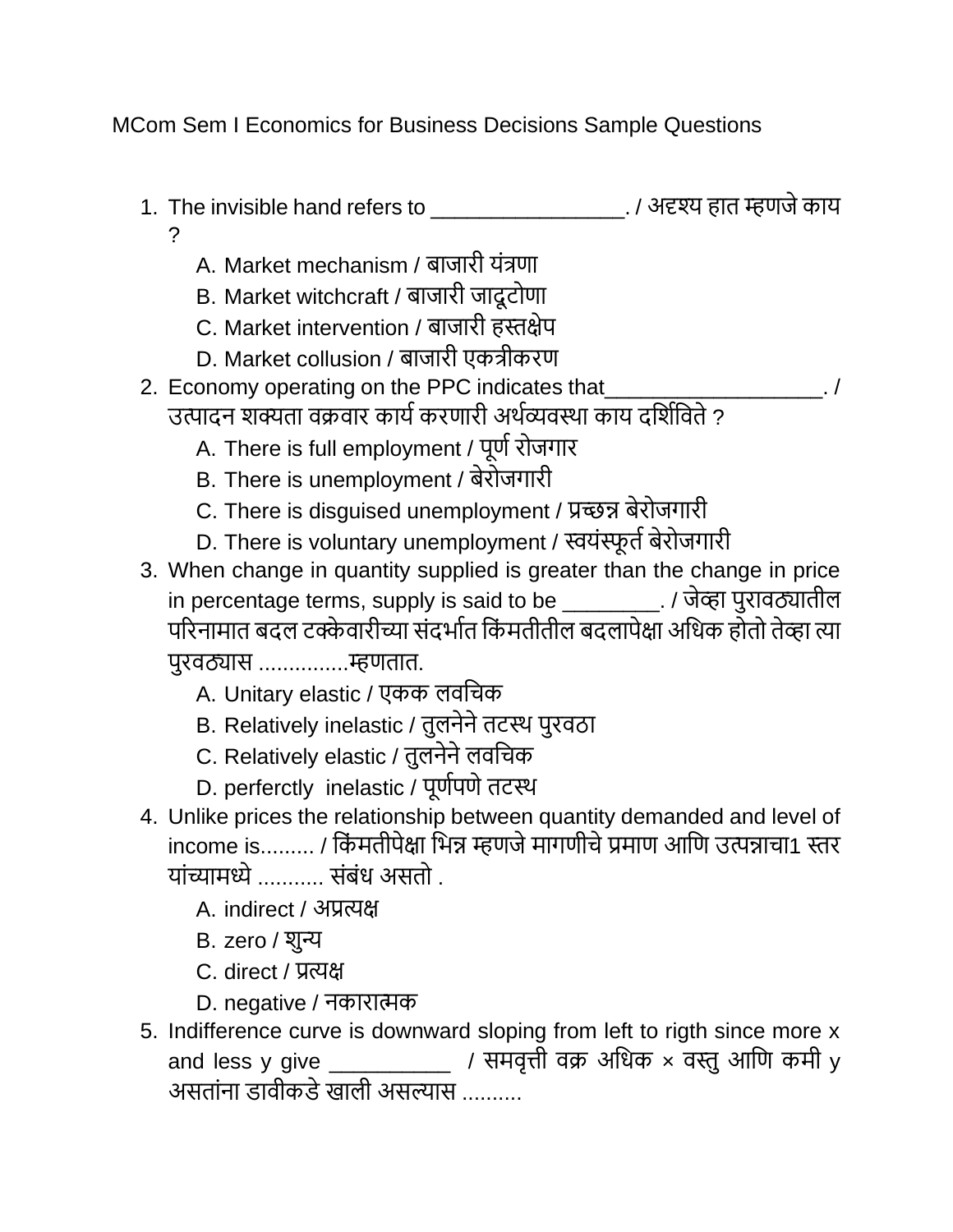- A. Less Satifaction / कमी समाधान मिळते
- B. Decreasing total expenditure / कमी होत असलेला एकून व्य
- C. The Same total expenditure / समान खिय
- D. One Commodity expenditure / एक वस्तु खर्च
- 6. Internal economies of scale are the advantages of........ Production. / प्रमाणाच्या अंतर्गत बचती हे ........ उत्पादनाचे फायदे आहेत.
	- A. Small scale / छोट्या प्रमाणावरील
	- B. Large scale / मोठ्या प्रमाणावरील
	- C. Medium scale. / मध्यम प्रमाणावरील
	- D. Optimum production. / पर्याप्त प्रमाणावरील
- 7. Cob Douglas production function is....... Production function. / कॉब डग्लस उत्पादन फलन हे...... उत्पादन फलन आहे.
	- A. Very Short run / अर्त अल्पकाळ
	- B. Short run / अल्पकाळ
	- C. Long run / दीर्यकाळ
	- D. Very long run / अर्त दीर्यकाळ
- 8. An expenditure that has already been made and that cannot be recovered is called a \_\_\_\_\_\_\_\_\_\_\_\_\_\_\_\_\_\_\_\_\_. / जो आिीपासून के लेला आहे आणि जो परत मिळवता/वसूल करता येत नाही अश्या खर्चास खर्च
	- \_\_\_\_\_\_\_\_\_\_\_\_\_\_\_\_\_\_\_\_\_ म्हणतात.
	- A. Fixed Cost / स्स्र्र खिय
	- B. Sunk Cost / र्नमग्न खिय
	- C. Variable Cost / बदलता खिय
	- D. Opportunity Cost / संधी खर्च
- 9. First degree price discrimination is sometimes known as \_pricing. / प्रथम श्रेणी र्किमत भेदभाव हा कधीकधी \_\_\_\_\_\_\_\_\_\_र्कं मत म्हणून ओळखला जातो.
	- A. Optimal / इष्टतम
	- B. Opponent / र्वरोिक
	- C. Observation / र्नरीक्षण
	- D. Occasion / प्रसंग/र्नर्मत्त